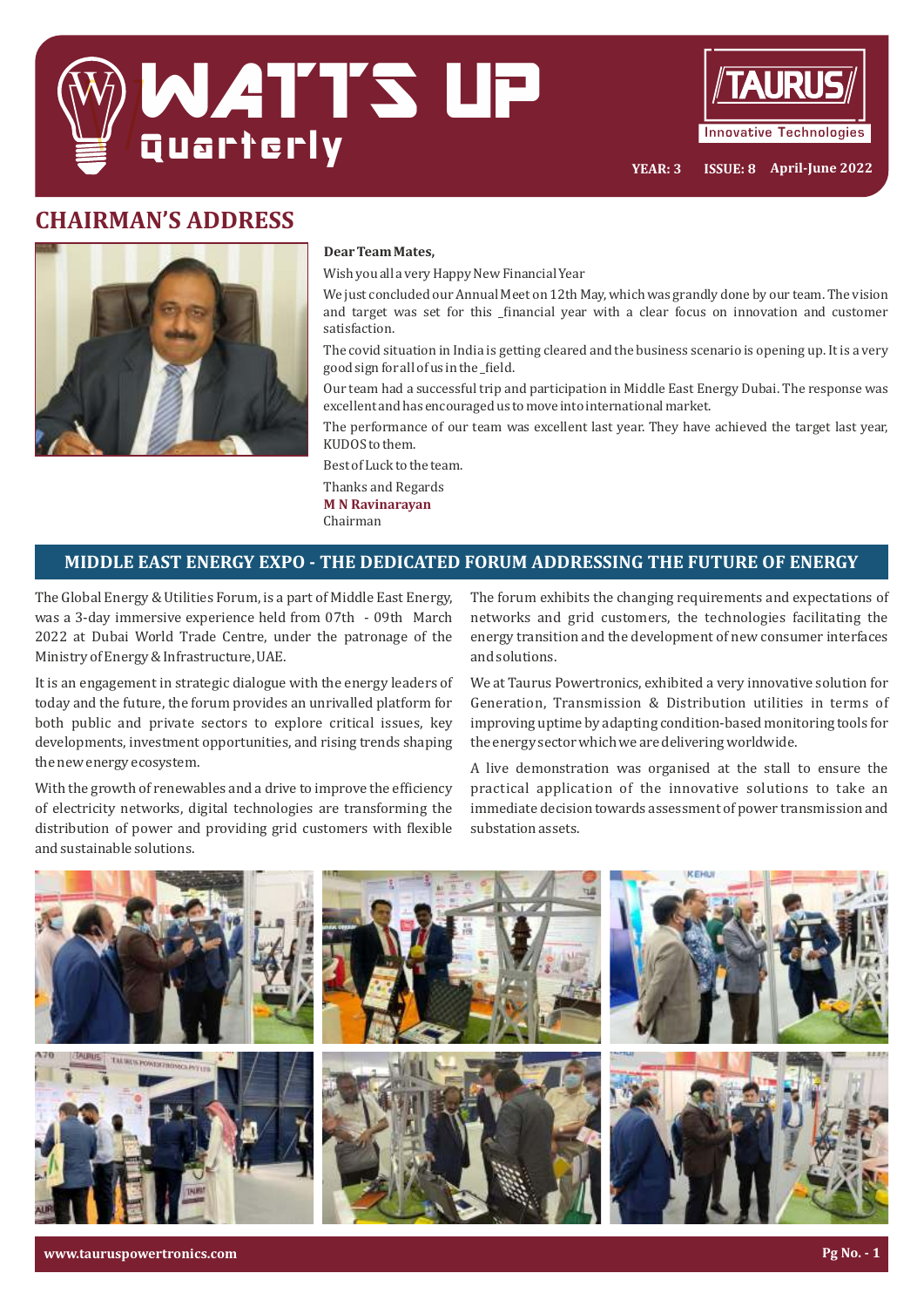## **LEAKY INSULATOR DETECTOR - LID FOR LINES**

**The Leaky Insulator Detector (LID)** is a hand held non-destructive inspection system which utilises AC/ DC hall effect sensor and Ultrasonic technology for predictive maintenance. The Leaky Insulator Detector (LID) has a Flexible clamp sensor and Ultrasound Receiver. The Flexible AC/DC sensor is specially designed sensor to measures the AC/DC leakage current in HVAC/ HVDC Towers leg (caused due to the leaky insulator).

#### **INTRODUCTION**

The weak Insulator leaks current to ground and when the leakage current is measured by Leakage Current Detector at the tower footing, it shows higher readings of leakage current compared to other towers conirming the deterioration of the insulator. The weak insulator also produces arcing sound internally, which can be picked up by Ultrasound Partial Discharge detection method to pin point the leaky insulator.

#### How deterioration of the Insulators lead to Leakage Current & **Ultrasound Partial Discharge:**

- The Puncture insulator causes leakage current due to loss of insulation. This will lead to flow the leakage current from the tower leg to ground & can be measured with Tower Leakage Current measurement method as discussed below.
- This puncture is associated with arcing noise internally. Detection of Arcing can be done with Ultrasound Detection method as discussed below.
- Gradually over a period of time arcing will deteriorate the insulators & will fail tripping the line.

#### Leakage Current Facts:

- The Leakage Current is directly proportional to the Degradation of Insulator.
- Arcing & Corona: Leakage Current increases with Arcing and Corona
- Good Earthing: This helps the leakage current to dissipate quickly
- So, the high value of Leakage Current is the primary information of the Tower healthiness.

#### **ADVANTAGES OF USING LID**

- Analyzing the leakage current of the tower from the ground by tower leakage current measurement methodology will help O&M team for taking right decision towards pin pointing tentative flash over/shorted insulators.
- Ultrasound measurement methodology uses to pin point the particular string of the tower by taking leakage currents results.
- From ground level leaky Insulators can be identiied. No need to climb on tower, no shut down required.
- No skill manpower required, Easy & Simple operating procedure.
- Single Instrument for all type of Transmission Line Insulators (Glass, Porcelain & Polymer).
- Single instrument to locate Leaky Insulators, Corona discharge, Loose hardware Joints & improper addition earthing installation.

#### Prepared by Mr. Amim Shahbaz, Senior Engineer-Product

### **LEAKY INSULATOR DETECTOR - LID UPD FOR SUBSTATIONS**

**LID-UPD** is a testing and monitoring technique prevents an inservices failure of a substation &

Switchyard Equipments and panels. By practising periodic on-line testing to detect problematic component using this method we can achieve reliability based HV asset extension. It is a combination of four sensors i.e. Acoustic, TEV, HFCT & Split core Hall effect Sensor that all together is utilise to locate the predictive faults in Substation assets in online condition.

#### **INTRODUCTION**

PD is an electrical discharge that occurs across a localized area of the insulation between two conducting electrodes, without completely bridging the gap (see IEC 60270). It can be caused by discontinuities or imperfections in the insulation system. PD activity is an indication of an incipient medium voltage (MV) or high voltage (HV) insulation fault and is widely regarded as the best early warning indicator of electrical insulation deterioration in MV and HV electrical assets within power networks. In general PD occurs in systems operating at voltages of 3 kV and above; however, it should be noted that in some cases PD can also occur at lower voltages (i.e. Variable Speed Drive / Variable Frequency drive motors and LV designs). Typical drivers for implementing PD programmes include; supporting Condition Based Maintenance (CBM), avoiding unplanned, often costly.

#### **HOW DOES PD DEVELOP?**

Once incepted, Partial Discharge can develop into electrical trees and surface tracking, eventually leading to a breakdown between phase and earth or between phases of a 3-phase system. Depending on the discontinuity or imperfection type and location in the insulation system, a failure can take anything from a few hours up to several years to occur.



<sup>.&</sup>lt;br>Think propagation of LBIP and consultional PD measurement.<br>New transformer with internal PD costs and outernal PD chass (FI)

While some discharges can be extremely dangerous to the health of the insulation system (e.g. discharges within polymeric cables and cable accessories), other types of discharge can be relatively benign (e.g. such as corona into air from sharp, exposed points on HV overhead networks). The key to Partial Discharge testing and monitoring is to be able to differentiate between the different types of PD which can occur and provide a reliable location, enabling remedial repair works to be conducted during scheduled outages prior to failure often causing costly outages and the associated downtime or production loss.

#### **ADVANTAGES OF PD MONITORING & LEAKAGE CURRENT MEASUREMENT**

- Measurement of Leakage Current Provide prior Information about healthiness of Transformer & Other substation equipment.
- Since no labor is required to perform the tests, continuous monitoring allows the use of limited resources to finding solutions to problems instead of finding problems.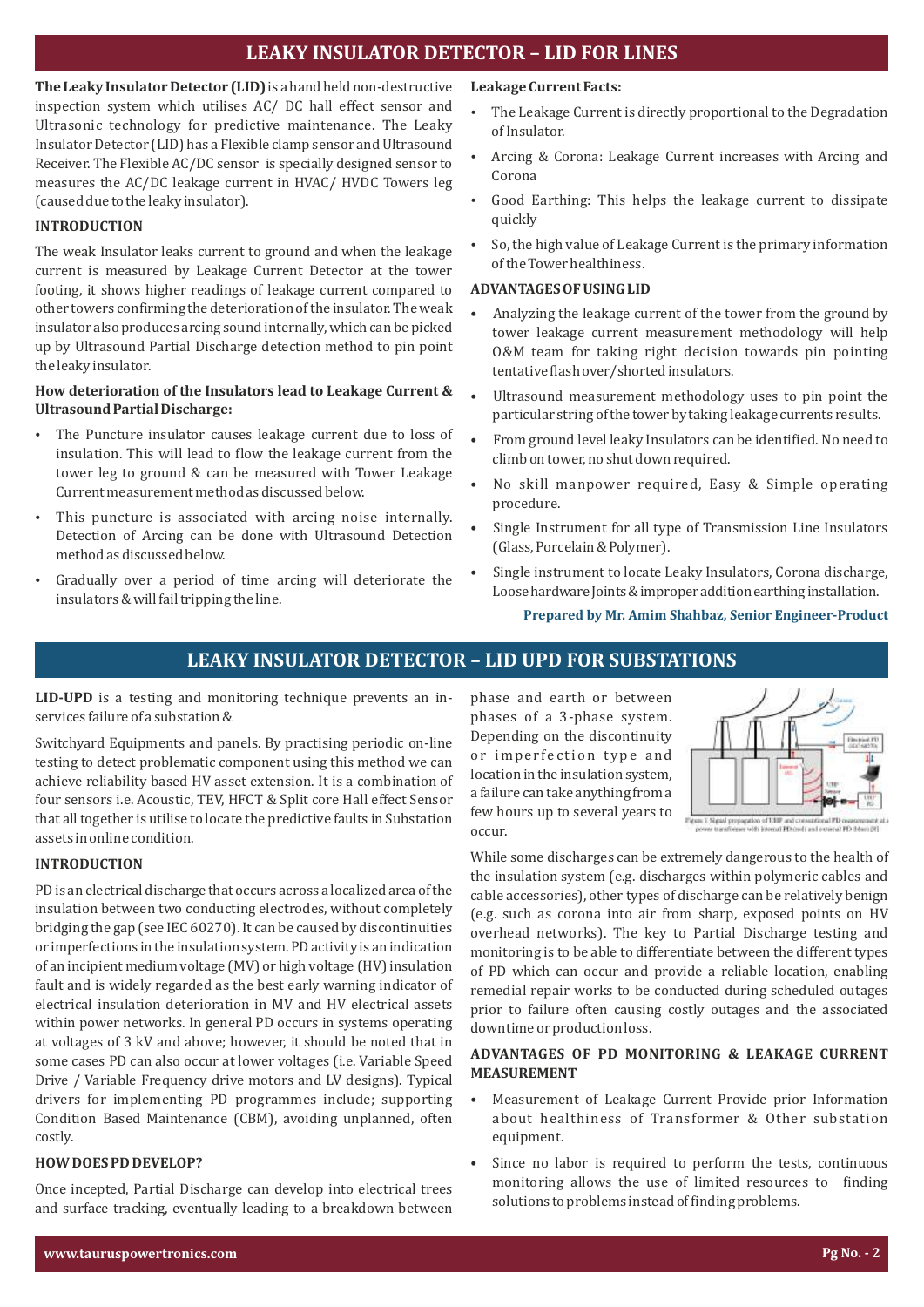- Reducing unnecessary maintenance because the monitor will be constantly testing and will have accurate data on which to base decisions.
- Collecting more accurate data as tests are conducted under real operating condition
- Requiring no outage to perform the test, therefore there is no loss of asset productivity.
- No introduction of infant mortality failure patterns via more invasive testing procedures.
- Reduction of forced outages and increased safety of personnel. One will always be aware of conditions and/or problems.
- Correlation of other dynamics such as temperature, humidity and load current to PD activity, which provides additional insight for diagnostics. There will be no need to go to several sources and gather the information.
- Provides the opportunity for remote diagnostics. The expert does not need to come out to the ield for basic diagnostics. A site visit by an expert will be the exception and not the rule.
- Evaluation of a piece of equipment is based on its own history and not by comparison to other equipment.
- Easily monitor worsening conditions so one can defer repairs and allow time to plan an outage.

**Prepared by Mr. Amim Shahbaz, Senior Engineer-Product**

## **ENELEX COAL ANALYSER (GE 4000 SERIES)**

This is a **coal analysing system**. It helps to analyse the ash contain, calorific value and moister percentage. This parameter helps the customer to identify the coal quality and the conveyer itself.

The detection system consists of two measurement frames for ash content measurement and moisture measurement installed on the belt conveyer. The frames can be installed directly on the belt or as a part of the coal sampler.

The ash content detection stage evaluates the coal non-combustible content according to differences of attenuation of two gamma beams of different energy passing through the coal. It contains two radiation sources in protecting container placed under the belt, radiation detector and intelligent mathematic unit. The measurement radiation beam is directed through the conveyer belt, while the presence of persons nearby the device is not limited in any way. The design of the detection stage is focused on maximum reliability and safety.

The moisture detection frame contains the transmission antenna under the belt, reception antenna above the belt and the evaluation unit. The unit determines the moisture based on the attenuation and phase shift of the microwaves. Depending on the type of coal, the antennas can be arranged in different position. The evaluation unit is interconnected with the control stage of the system.

The control stage provides user-friendly operational interface with displaying the data on the touchscreen panel. The control stage can be installed directly in operator workplace. Inside the control stage box, there are accessible terminals for connection of communication interfaces and other analog or digital inputs and outputs.

It is possible to connect several remote terminals to the control unit and so distribute the data to different places if needed. The terminals can handle several tasks according to the use of each operator workplace. Measured and diagnostic data are stored automatically for reverse evaluation.

With suitable calibration the system can be used for any type of coal, the only limitation is the maximum granularity. The range of usable layer height is achieved by interconnection of the measurement methods and also wide dynamic range of the microwave device.

#### **ENELEX AUGUR SAMPLER**

This type of samplers is used for the collecting sample of the coal from the truck and the train compartment to verify the coal quality.

#### **Extraction of sample**

The auger sampling device is mounted on the positioning device which moves the unit to the chosen position. The sample will be taken in accordance with regulations from any place or depth of the dump truck bed. The auger will extract the material from the truck while performing primary division. The needed part of the sample is collected into the sample hopper and the rest is dropped back to the truck. After the hopper is full, the sampler returns back to the home position to discharge the sample into the chute of the processing line for further sample processing.

From the chute the sample is transported to the crusher to be sized down to 10mm. The processing of the crushed sample continues onto the analysis conveyor and then the sampling conveyor to be further divided by the secondary sampling mechanism. The divided portion of the sample is stored into the containers at the carousel, the remaining part is dumped outside the processing line house.

#### **Sample Deposit**

The sample containers are equipped by closing lids which are only opened in case of illing by the sample. The rotary carousel can handle up to 16 containers for sample storage so that the distinct final samples can be stored selectively according to different suppliers, freighters or other criteria. The sampler can be also equipped by automatic packing machine with indexing for longterm sample storage.

#### **Sample Representativeness**

For the best achievable sample representativeness, the place of sample extraction from the truck bed is chosen automatically on random basis. Based on the batch size information the system will determine the number of samples taken from the trucks in order to collect suitable amount of inal sample for the laboratory analysis.

#### **System Controls**

The sampler is controlled from the operator cabin. The process of sample extraction and processing is

pre-programmed and fully automatic. Work of the operator is limited to start the automatic operation and supervision. Communication with the system is ensured by the rugged industrial-grade control panel where it is possible to monitor, change and setup all working parameters of the automatic system, e.g., the time of sample extraction, number of samples taken, statistics of samples taken for each supplier, status of individual devices etc. It is also possible to set the parameters of the sampling process and view the errors and alarm messages.

#### Prepared by Mr. Akash Anand, Manager Pre- sales SS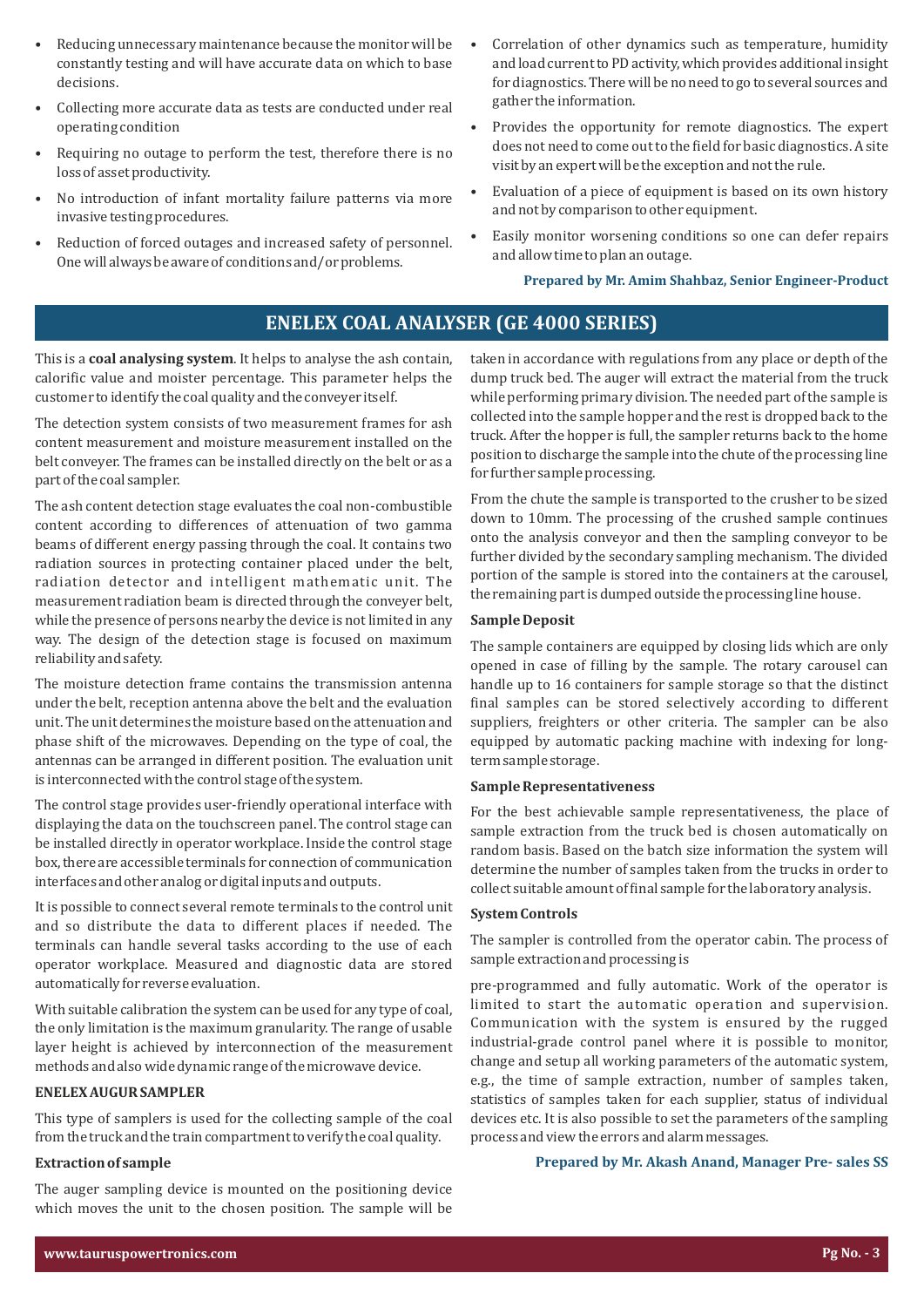# **TAURUS ANNUAL TRAINING PROGRAM**

























**www.tauruspowertronics.com Pg** No. - 4





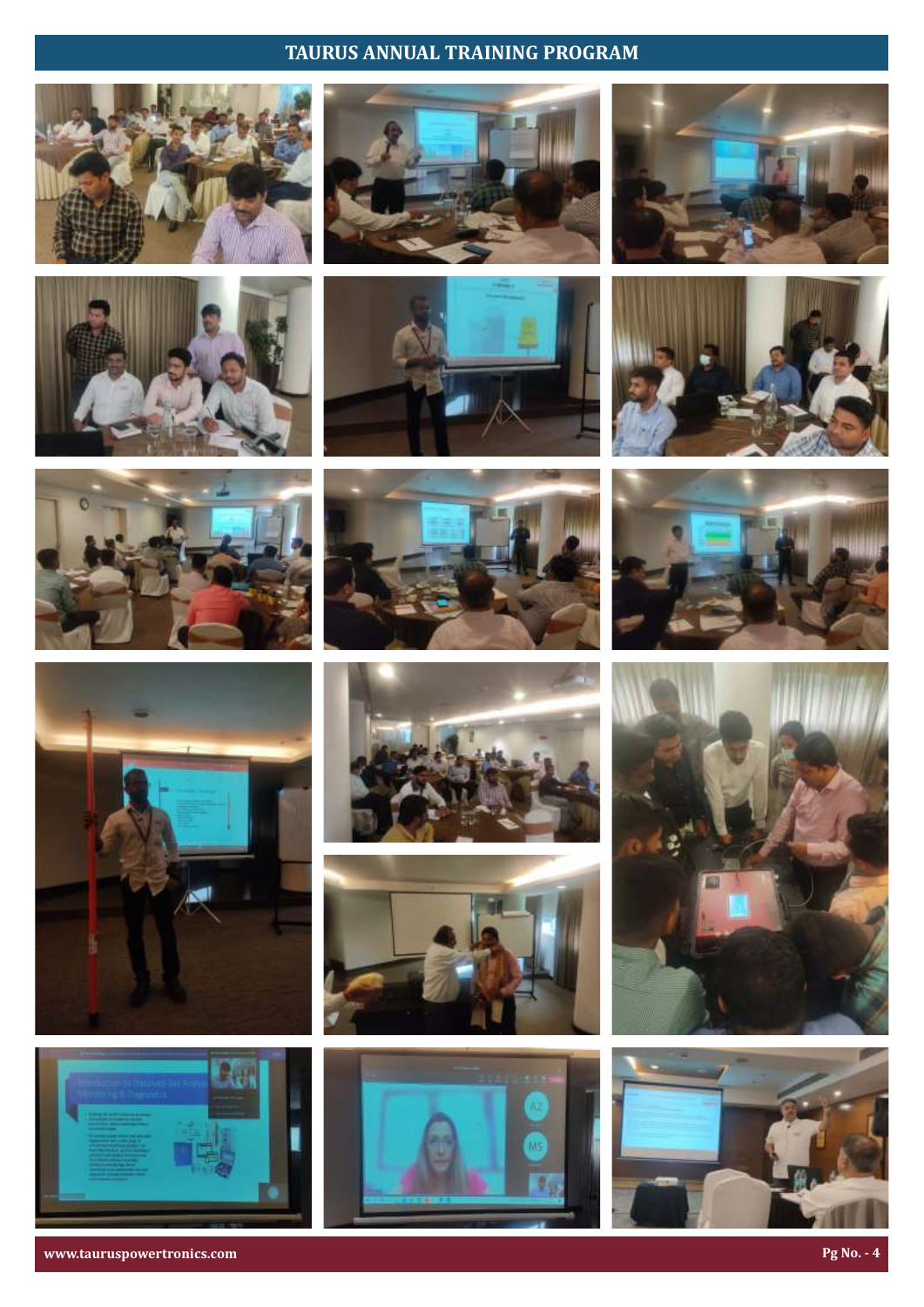# TAURUS ANNUAL MEET 2021-22















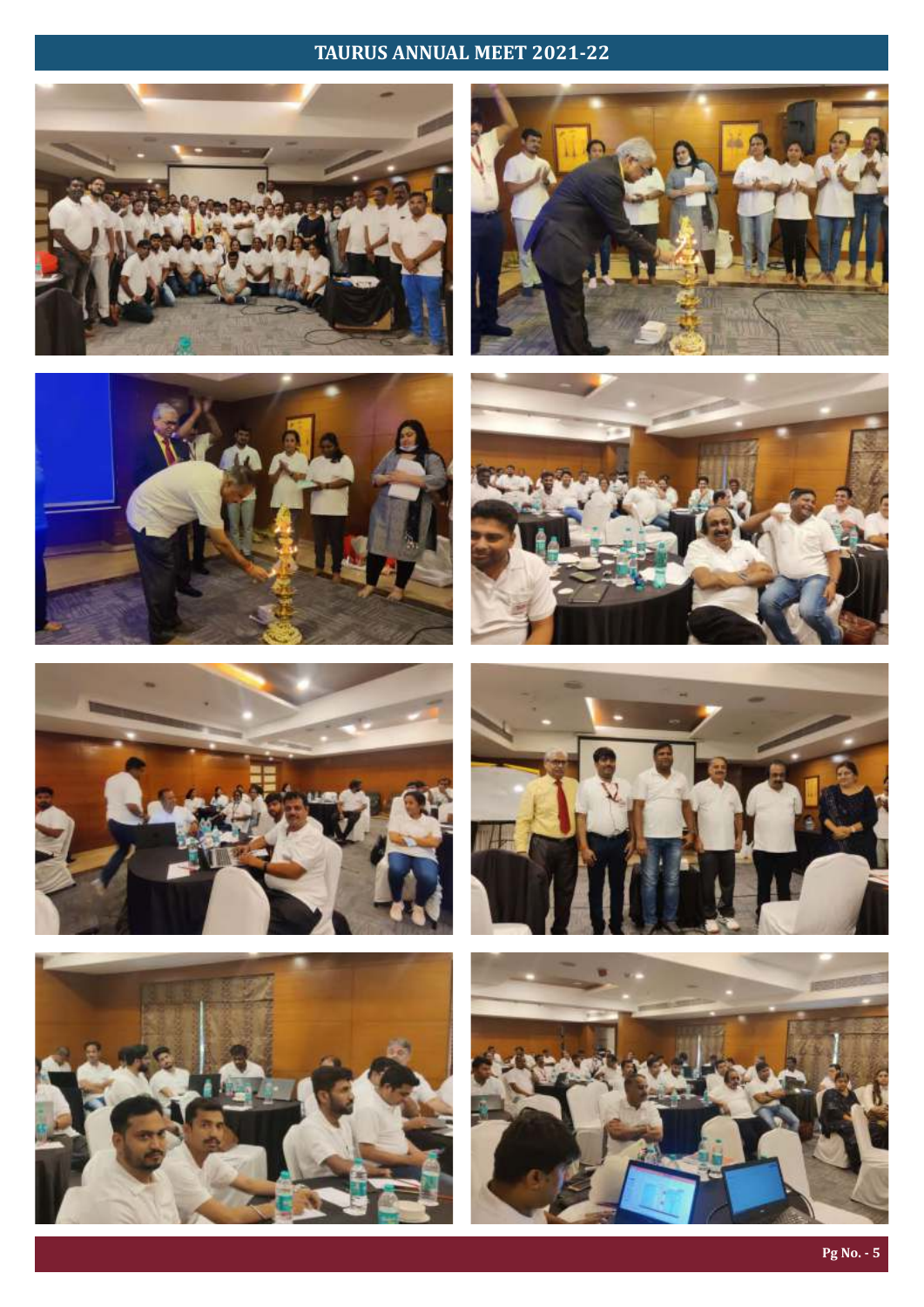# **TAURUS AWARD CEREMONY**











































**www.tauruspowertronics.com Pg** No. - 6